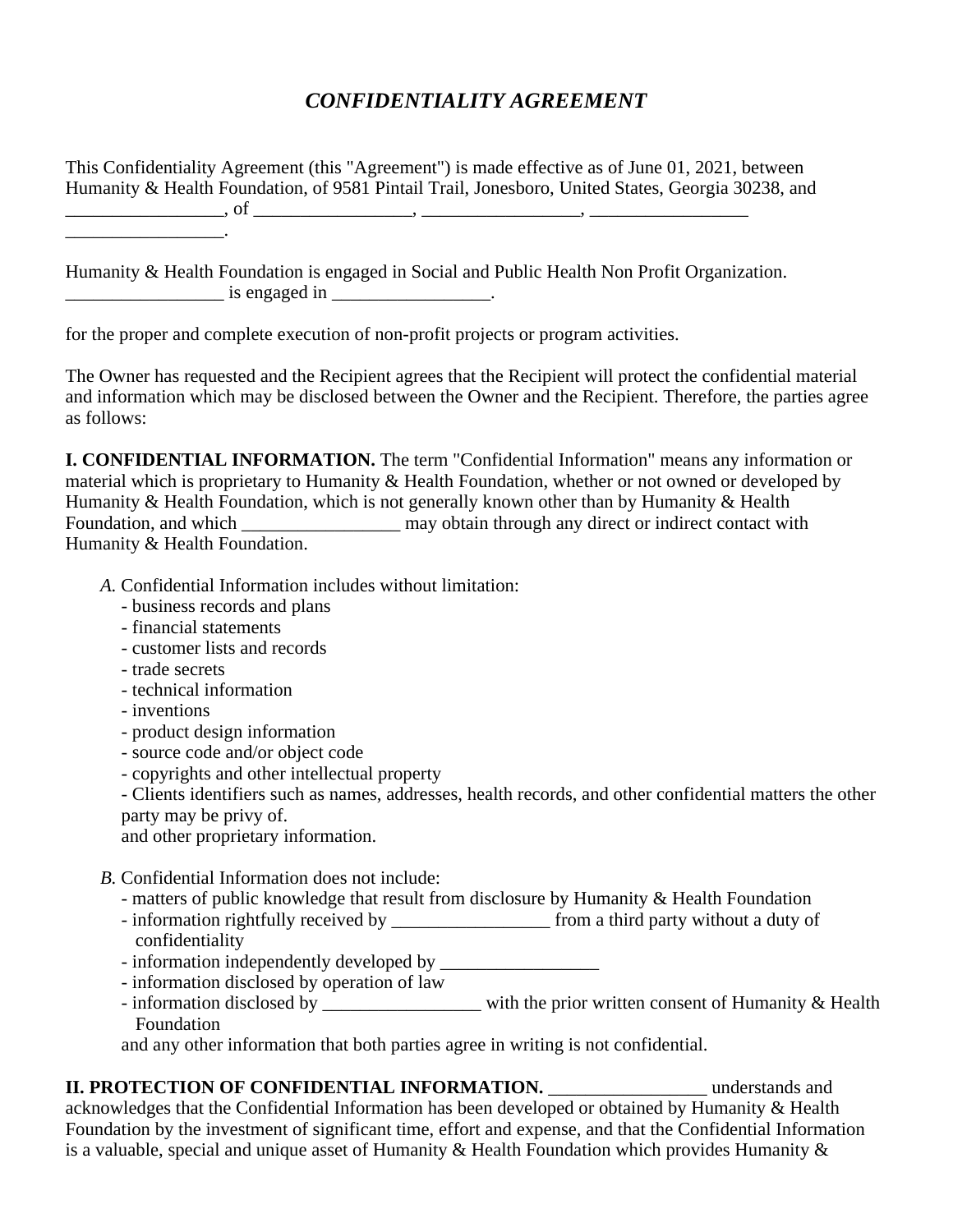Health Foundation with a significant competitive advantage, and needs to be protected from improper disclosure. In consideration for the disclosure of the Confidential Information, \_\_\_\_\_\_\_\_\_\_\_\_\_\_\_\_\_\_\_\_ agrees to hold in confidence and to not disclose the Confidential Information to any person or entity without the prior written consent of Humanity & Health Foundation. In addition, agrees that:

*No Copying/Modifying.* \_\_\_\_\_\_\_\_\_\_\_\_\_\_\_\_\_ will not copy or modify any Confidential Information without the prior written consent of Humanity & Health Foundation.

*Application to Employees.* Further, \_\_\_\_\_\_\_\_\_\_\_\_\_\_\_\_\_ shall not disclose any Confidential Information to any employees of \_\_\_\_\_\_\_\_\_\_\_\_\_\_, except those employees who are required to have the Confidential Information in order to perform their job duties in connection with the limited purposes of this Agreement. Each permitted employee to whom Confidential Information is disclosed shall sign a non-disclosure agreement substantially the same as this Agreement at the request of Humanity & Health Foundation.

*Unauthorized Disclosure of Information.* If it appears that \_\_\_\_\_\_\_\_\_\_\_\_\_\_\_\_\_ has disclosed (or has threatened to disclose) Confidential Information in violation of this Agreement, Humanity & Health Foundation shall be entitled to an injunction to restrain \_\_\_\_\_\_\_\_\_\_\_\_\_\_\_\_\_\_\_\_\_\_\_ from disclosing, in whole or in part, the Confidential Information. Humanity & Health Foundation shall not be prohibited by this provision from pursuing other remedies, including a claim for losses and damages.

**III. RETURN OF CONFIDENTIAL INFORMATION.** Upon the written request of Humanity & Health Foundation, \_\_\_\_\_\_\_\_\_\_\_\_\_\_\_\_\_\_\_\_\_\_\_ shall return to Humanity & Health Foundation all written materials containing the Confidential Information. \_\_\_\_\_\_\_\_\_\_\_\_\_\_\_\_\_\_\_\_\_\_\_\_\_\_\_\_\_\_\_\_shall also deliver to Humanity & Health Foundation written statements signed by \_\_\_\_\_\_\_\_\_\_\_\_\_\_\_\_\_\_\_ certifying that all materials have been returned within five (5) days of receipt of the request.

**IV. RELATIONSHIP OF PARTIES.** Neither party has an obligation under this Agreement to purchase any service or item from the other party, or commercially offer any products using or incorporating the Confidential Information. This Agreement does not create any agency, partnership, or joint venture.

V. NO WARRANTY. \_\_\_\_\_\_\_\_\_\_\_\_\_\_\_\_\_\_\_\_\_ acknowledges and agrees that the Confidential Information is provided on an AS IS basis. HUMANITY & HEALTH FOUNDATION MAKES NO WARRANTIES, EXPRESS OR IMPLIED, WITH RESPECT TO THE CONFIDENTIAL INFORMATION AND HEREBY EXPRESSLY DISCLAIMS ANY AND ALL IMPLIED WARRANTIES OF MERCHANTABILITY AND FITNESS FOR A PARTICULAR PURPOSE. IN NO EVENT SHALL HUMANITY & HEALTH FOUNDATION BE LIABLE FOR ANY DIRECT, INDIRECT, SPECIAL, OR CONSEQUENTIAL DAMAGES IN CONNECTION WITH OR ARISING OUT OF THE PERFORMANCE OR USE OF ANY PORTION OF THE CONFIDENTIAL INFORMATION. Humanity & Health Foundation does not represent or warrant that any product or business plans disclosed to will be marketed or carried out as disclosed, or at all. Any actions taken by \_\_\_\_\_\_\_\_\_\_\_\_\_\_\_\_\_ in response to the disclosure of the Confidential Information shall be solely at the risk of  $\overline{\phantom{a}}$ 

**VI. LIMITED LICENSE TO USE**. \_\_\_\_\_\_\_\_\_\_\_\_\_\_\_\_\_ shall not acquire any intellectual property rights under this Agreement except the limited right to use set out above. \_\_\_\_\_\_\_\_\_\_\_\_\_\_\_\_\_\_\_\_ acknowledges that, as between Humanity & Health Foundation and \_\_\_\_\_\_\_\_\_\_\_\_\_\_\_\_\_, the Confidential Information and all related copyrights and other intellectual property rights, are (and at all times will be) the property of Humanity & Health Foundation, even if suggestions, comments, and/or ideas made by \_\_\_\_\_\_\_\_\_\_\_\_\_\_\_\_\_\_\_\_\_\_\_\_\_\_\_\_ are incorporated into the Confidential Information or related materials during the period of this Agreement.

**VII. GENERAL PROVISIONS.** This Agreement sets forth the entire understanding of the parties regarding confidentiality. The obligations of confidentiality shall survive 7 years from the date of disclosure of the Confidential Information. Any amendments must be in writing and signed by both parties. This